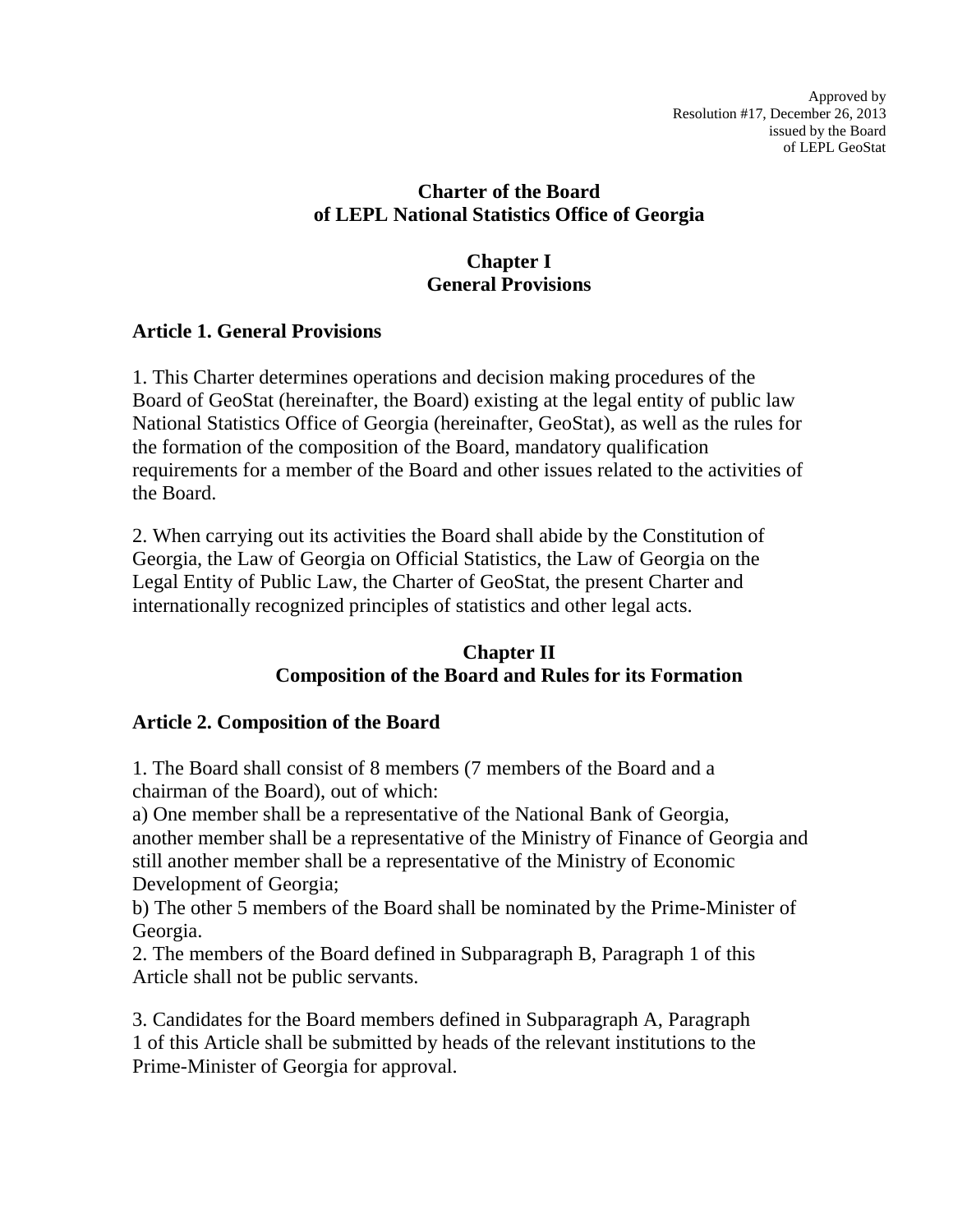# **Article 3. Qualification Requirements for the Board Members**

1. The Board members shall meet the following requirements:

a) Have a higher education;

b) Have knowledge of the statistical standards and methodology, and

internationally recognized principles of statistics to be used in statistical activities;

g) Work experience as a consultant, expert or a scientist;

2. It is desirable that the Board member has experience in working in the field of statistics.

# **Article 4. Procedures for Appointing the Board Members**

1. The Prime-Minister of Georgia shall submit to the Parliament of Georgia 8 candidates for 5 vacancies of the Board members envisaged by Subparagraph B, Paragraph 1, Article 2 of this Charter, and in case the vacancies are less than 5, the number of candidates submitted shall exceed the total number of vacancies by at least one.

2. Within 21 days from the date of submitting the nominations for the Board members, and in case of the Parliamentary recession within 2 weeks from the date of its reassembling, the Parliament of Georgia shall give consent by secret ballot to the Prime-Minister of Georgia to appoint the members of the Board.

3. The candidate nominated as the Board member shall be deemed approved by the Parliament of Georgia if the candidate receives the majority votes of the members of the Parliament attending the plenary session but no less than one third of the total number of the members of the Parliament.

4. If more candidates shall receive sufficient number of votes envisaged by paragraph 3 of this Article on the vacant positions, it shall be considered that a consent has been given to as many candidates having the best results as much vacant positions are.

5. If the number of candidates having the best results is more than the number of the vacant positions due to the equal number of votes received by them, the candidates shall be put on vote again and the winner shall be revealed by a relative majority of votes.

6. If a candidate nominated for a vacancy has not received the consent of the Parliament of Georgia, the Prime-Minister of Georgia shall nominate new candidates for a relevant vacancy to the Parliament of Georgia within 21 days. The candidates shall be selected according to the rules established by this Article.

7. After the Parliament of Georgia gives consent to appoint the candidates of the members of the Board, the Prime-Minister of Georgia shall appoint the composition of the Board. 8. From its composition the Board shall nominate a candidate for the Chairman of the Board, which shall be appointed by the Prime-Minister for the term of 4 years and may be dismissed by the Prime-Minister of Georgia. 9. The Chairman of the Board shall act as the Executive Director of GeoStat at the same time.

10. The term of office of the members of the Board envisaged by Subparagraph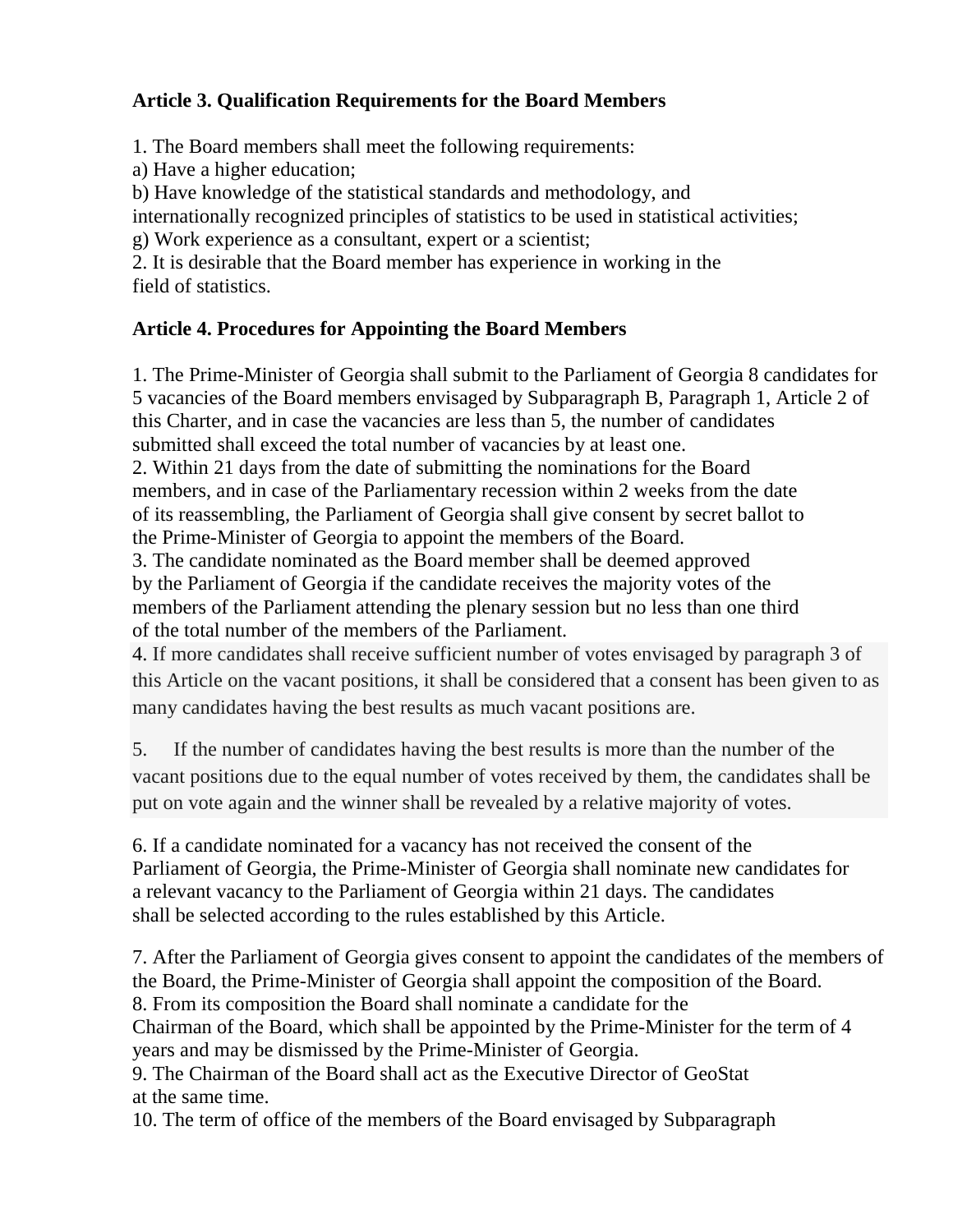A, Paragraph 1, Article 2 of this Charter shall be the same as the period they are in the public service.

11. The term of office of the members of the Board envisaged by Subparagraph B, Paragraph 1, Article 2 of the Charter shall be 4 years. 12. No person may be appointed as a member of the Board for two terms in succession.

#### **Chapter III Termination of Authority of the Chairman and Members of the Board**

#### **Article 5. Grounds for Termination of Authority of the Chairman and Members of the Board**

1. The grounds for termination of authority of a member of Board shall be the following:

a) A personal statement;

b) The member has been declared legally incapable, or has been declared missing or dead by the court;

c) A court judgment of guilty against the member has entered in legal force; d) Death.

2. In addition to the grounds set out in Paragraph 1 of this Article the grounds for termination of authority shall be the following:

a) In case of the member of the Board envisaged by Subparagraph A, Paragraph 1, Article 2 of the Charter:

a.a) Violation of the requirements of the legislation of Georgia governing the conflict of interests;

a.b) Termination of holding a relevant position in the public service;

b) In case of the member of the Board envisaged by Subparagraph B,

Paragraph 1, Article 2 of this Charter:

b.a) Elapse of the term of office as a member of the Board;

b.a) Elapse of the term of office as a member of the Board;

b.b) Failure to carry out the authority as a member of the Board during 2 months for an illegitimate reason;

b.c) Fill in a position in the public service;

c) In case of the Chairman of the Board:

c.a) Violation of the requirements of the legislation of Georgia governing the conflict of interests;

c.b) The term of office of the Executive Director of Geostat elapsed.

3. The authority of a member of the Board shall be terminated by the Decree of the Prime-Minister of Georgia.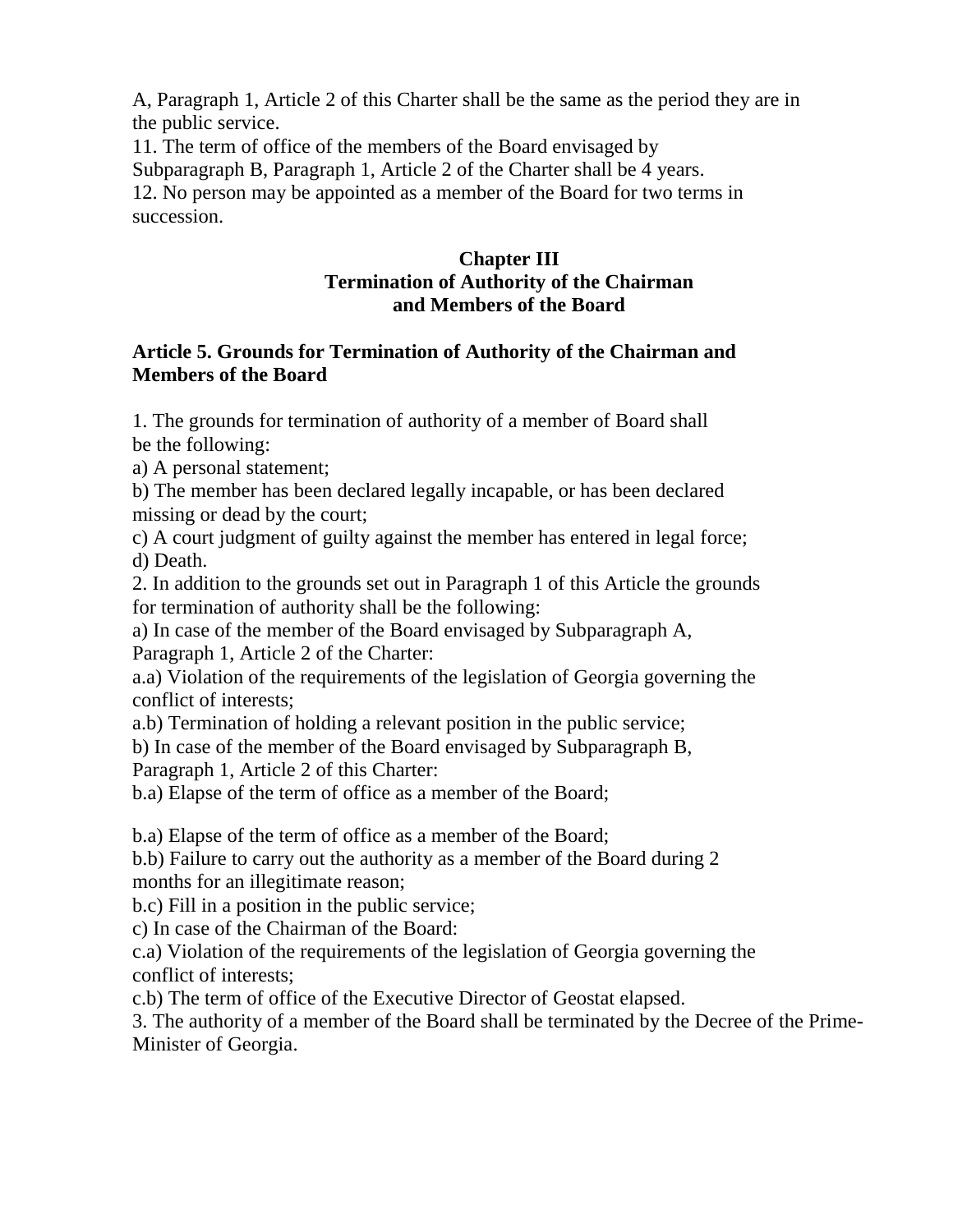# **Chapter IV Functions and Procedures of Activities of the Board**

#### **Article 6. Functions of the Board**

# **1. Functions of the Board are the following:**

a) Elect the Chairman of the Board and submit the nomination of a candidate for the position of the Executive Director of GeoStat to the Prime-Minister of Georgia; b) Submit relevant recommendations in regard of the statistical activity of the GeoStat;

c) Review the statistical activity program submitted by the Executive Director of the GeoStat and work out relevant recommendations;

d) Review the statistical standards and methodology to be used for statistical activities, work out recommendations, and approve them, or recognize the international standards and methodology;

e) Approve the methodology up to the international standards for the census of population and work out relevant recommendation for the population census program;

f) Review and approve the list of the staff and the salary funds of the GeoStat;

g) Review and approve the annual activity report submitted by the Executive Director of GeoStat;

h) Review the draft budget of the GeoStat and work out relevant recommendations;

i) Work out and approve the Charter of the Board, which shall define procedures for the operations and the decision making of the Board;

j) Carry out other activities defined in the Law of Georgia on Official Statistics, the Charter of GeoStat and in this Charter.

2. A decision made by the Board shall be reflected in a resolution of the Board.

# **Article 7. Procedures for the Activities of the Board**

1. The Board shall carry out its activities on the bases of periodic meetings of the Board. A meeting of the Board shall be convened by the Chairman of the Board at least once a month.

2. A special meeting may be convened by the Chairman of the Board or in case of the request made by at least 4 members of the Board. The agenda for the special meeting shall be made available for the Board members at least 5 days before to the meeting.

3. The Board shall make decisions on the issues within its competency at a meeting of the Board via an open ballot and with the majority of the members of the Board attending the meeting. In case of equal votes the decision of the Chairman is decisive.